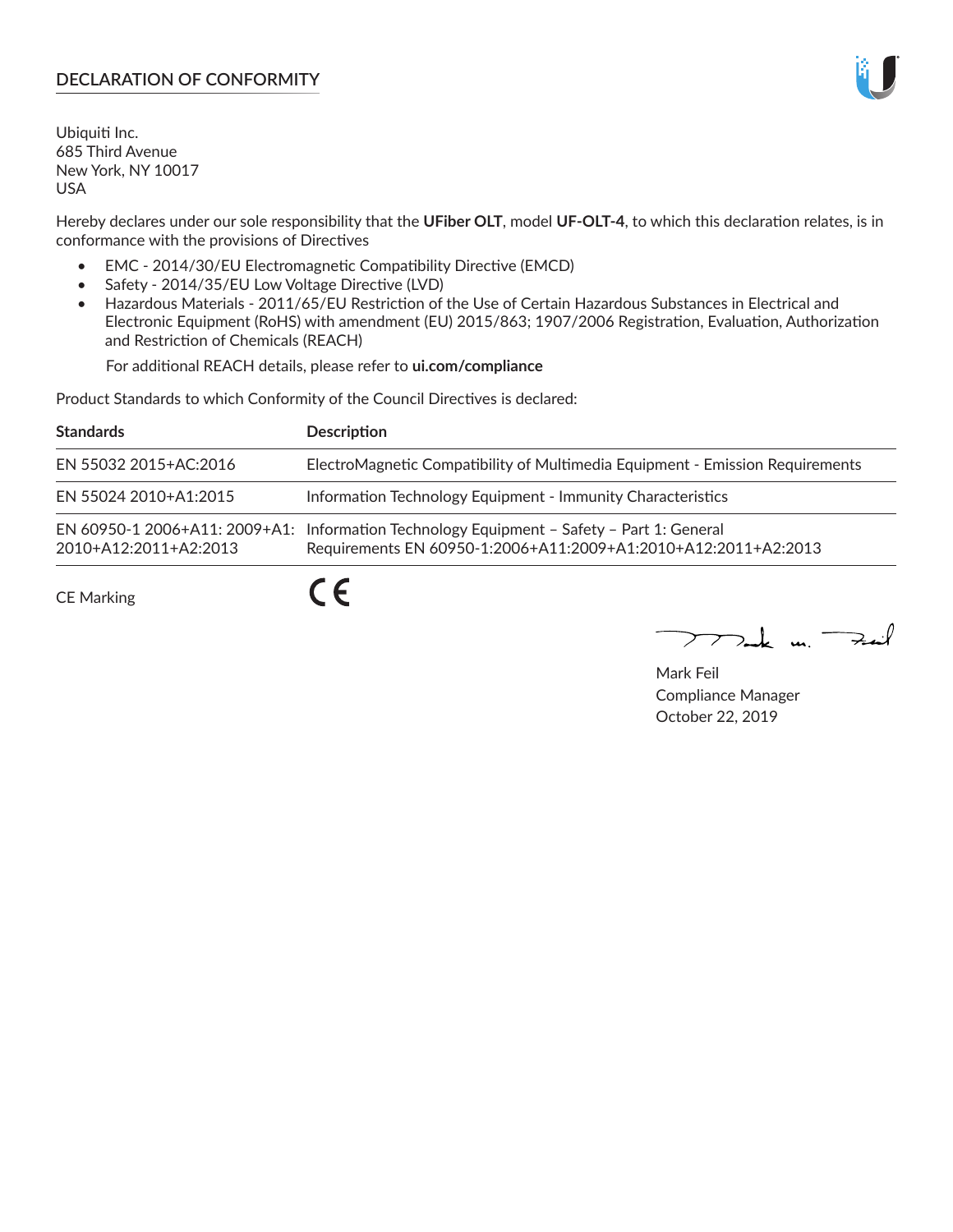# **DECLARATION OF CONFORMITY**



## **български** [Bulgarian]

С настоящото Ubiquiti декларира, че това устройство UF-OLT-4 е в съответствие със съществените изисквания и други приложими разпоредби на Директиви 2014/30/ЕС, 2014/35/ЕС.

## **Hrvatski** [Croatian]

Ubiquiti ovim putem izjavljuje da je ovaj uređaj UF-OLT-4 sukladan osnovnim zahtjevima i ostalim bitnim odredbama Direktiva 2014/30/EU, 2014/35/EU.

# **Čeština** [Czech]

Ubiquiti tímto prohlašuje, že toto UF-OLT-4 zařízení, je ve shodě se základními požadavky a dalšími příslušnými ustanoveními směrnic 2014/30/EU, 2014/35/EU.

## **Dansk** [Danish]

Hermed, Ubiquiti, erklærer at denne UF-OLT-4 enhed, er i overensstemmelse med de væsentlige krav og øvrige relevante krav i direktiver 2014/30/EU, 2014/35/EU.

## **Nederlands** [Dutch]

Hierbij verklaart Ubiquiti, dat deze UF-OLT-4 apparaat, in overeenstemming is met de essentiële eisen en de andere relevante bepalingen van richtlijnen 2014/30/EU, 2014/35/EU.

### **English**

Hereby, Ubiquiti, declares that this UF-OLT-4 device, is in compliance with the essential requirements and other relevant provisions of Directives 2014/30/EU, 2014/35/EU.

## **Eesti keel** [Estonian]

Käesolevaga Ubiquiti kinnitab, et antud UF-OLT-4 seade, on vastavus olulistele nõuetele ja teistele asjakohastele sätetele direktiivide 2014/30/EL, 2014/35/EL.

### **Suomi** [Finnish]

Täten Ubiquiti vakuuttaa, että tämä UF-OLT-4 laite, on yhdenmukainen olennaisten vaatimusten ja muiden sitä koskevien direktiivien 2014/30/EU, 2014/35/EU.

### **Français** [French]

Par la présente Ubiquiti déclare que l'appareil UF-OLT-4, est conforme aux exigences essentielles et aux autres dispositions pertinentes des directives 2014/30/UE, 2014/35/UE.

# **Deutsch** [German]

Hiermit erklärt Ubiquiti, dass sich dieses UF-OLT-4 Gerät, in Übereinstimmung mit den grundlegenden Anforderungen und den anderen relevanten Vorschriften der Richtlinien 2014/30/EU, 2014/35/EU befindet.

### **Ελληνικά** [Greek]

Δια του παρόντος, Ubiquiti, δηλώνει ότι αυτή η συσκευή UF-OLT-4, είναι σε συμμόρφωση με τις βασικές απαιτήσεις και τις λοιπές σχετικές διατάξεις των οδηγιών 2014/30/EE, 2014/35/EE.

### **Magyar** [Hungarian]

Ezennel Ubiquiti kijelenti, hogy ez a UF-OLT-4 készülék megfelel az alapvető követelményeknek és más vonatkozó 2014/30/EU, 2014/35/EU irányelvek rendelkezéseit.

### **Íslenska** [Icelandic]

Hér, Ubiquiti, því yfir að þetta UF-OLT-4 tæki er í samræmi við grunnkröfur og önnur viðeigandi ákvæði tilskipana 2014/30/ESB, 2014/35/ESB.

### **Italiano** [Italian]

Con la presente, Ubiquiti, dichiara che questo dispositivo UF-OLT-4, è conforme ai requisiti essenziali ed alle altre disposizioni pertinenti delle direttive 2014/30/UE, 2014/35/UE.